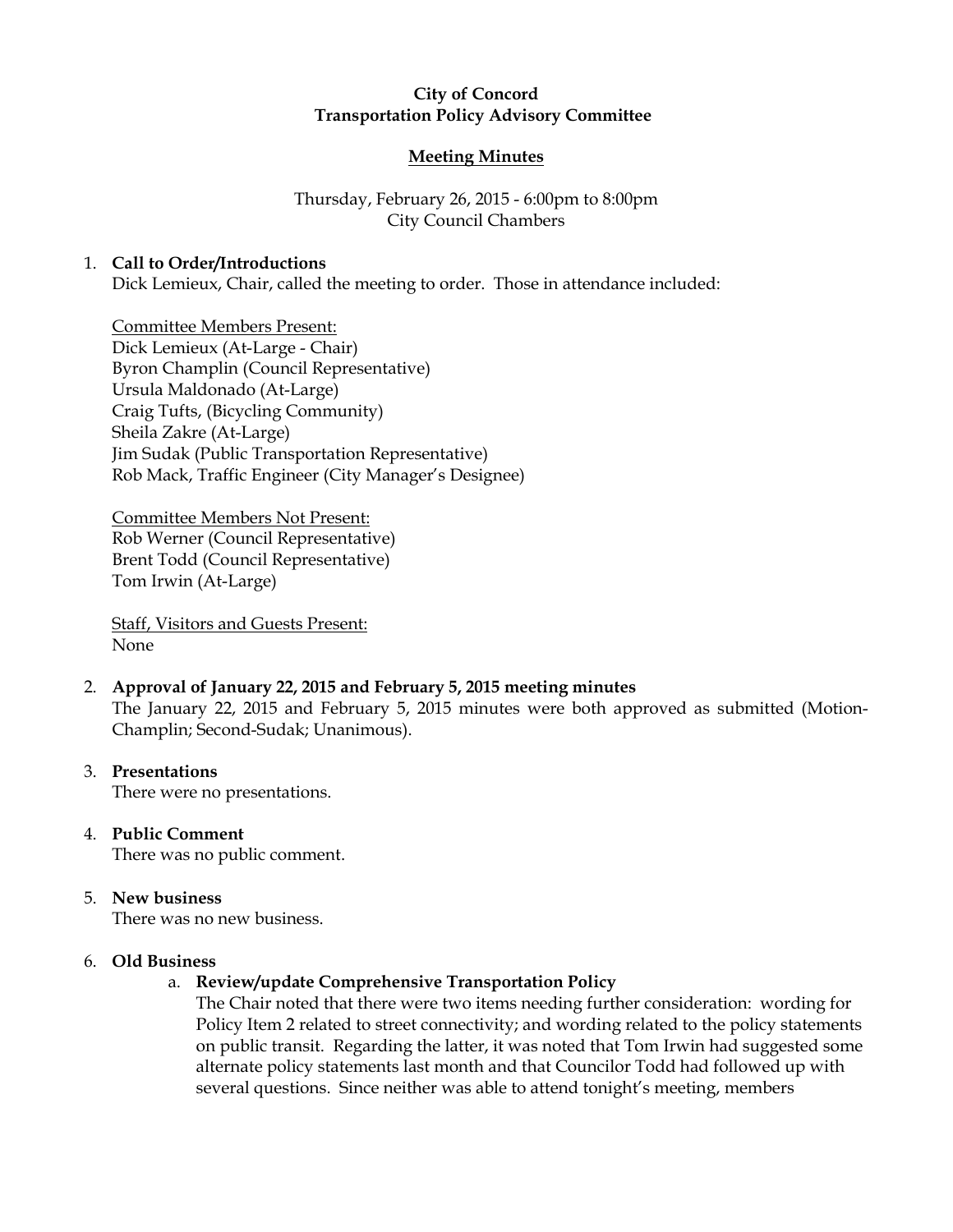concurred that it would be appropriate to continue the consideration of this item at the next meeting so both can contribute to the discussion. Further discussion of this item was suspended until the next meeting ((Motion-Lemieux; Second-Maldonado; Unanimous).

### 7. Consent Reports

a. Approval of Subcommittee Minutes (Pedestrian, Bicycle, Public Transportation, and Traffic Operations)

The following consent reports were accepted by unanimous consent: Traffic Operations – January 20, 2015.

### 8. City Council Meeting Update

Councilor Champlin noted that at its February meetings, City Council: accepted the TPAC report recommending consideration of a new CIP item to provide matching funds for Concord Area Transit (CAT) bus replacements over the next three years; authorized TPAC to provide a letter of recommendation to NHDOT regarding Central New Hampshire Regional Planning Commission's (CNHRPC) grant application for funds to conduct CAT's boarding and alighting study; and discussed the CIP and scheduling of projects in the out-years.

# 9. TPAC Referrals from City Council, Staff and Chair

a. None

### 10. Status report on subcommittees

### a. Bicycle/Pedestrian Committee, Craig Tufts

Craig Tufts reported that TPAC-B/P did not meet last month. He also noted that the Transportation Advisory Committee (TAC) of the CNHRPC approved Concord's request for CNHRPC assistance in developing a pedestrian master plan.

#### b. Public Transit Committee, Tom Irwin

Jim Sudak reported that the state had approved funding for CNHRPC to support CAT's boarding and alighting study this coming year.

# c. Traffic Operations Committee, Rob Mack

Rob Mack reported that TOC did not meet in February.

#### 11. Staff Updates

# a. Downtown Complete Streets Improvement Project – TIGER 2012 (CIP460)

Rob Mack reported that construction of the N. Main Street segment of the corridor will begin later in March. The Chair noted that Market Days would be scheduled from June 25 to 27 this year in order to coincide with the expected completion of construction activity on the east side of the street.

b. US Route 3 North Improvements (CIP 35)

Rob Mack reported that a request for construction bids for the final segment of the project (Phase 6 from Borough Road to Lilac Street) would be advertised shortly. This phase of the project includes: full street reconstruction with bike lanes; new sidewalk along the west side with crosswalks at several locations; signal improvements at the Fisherville/Borough intersection including countdown pedestrian signals, video